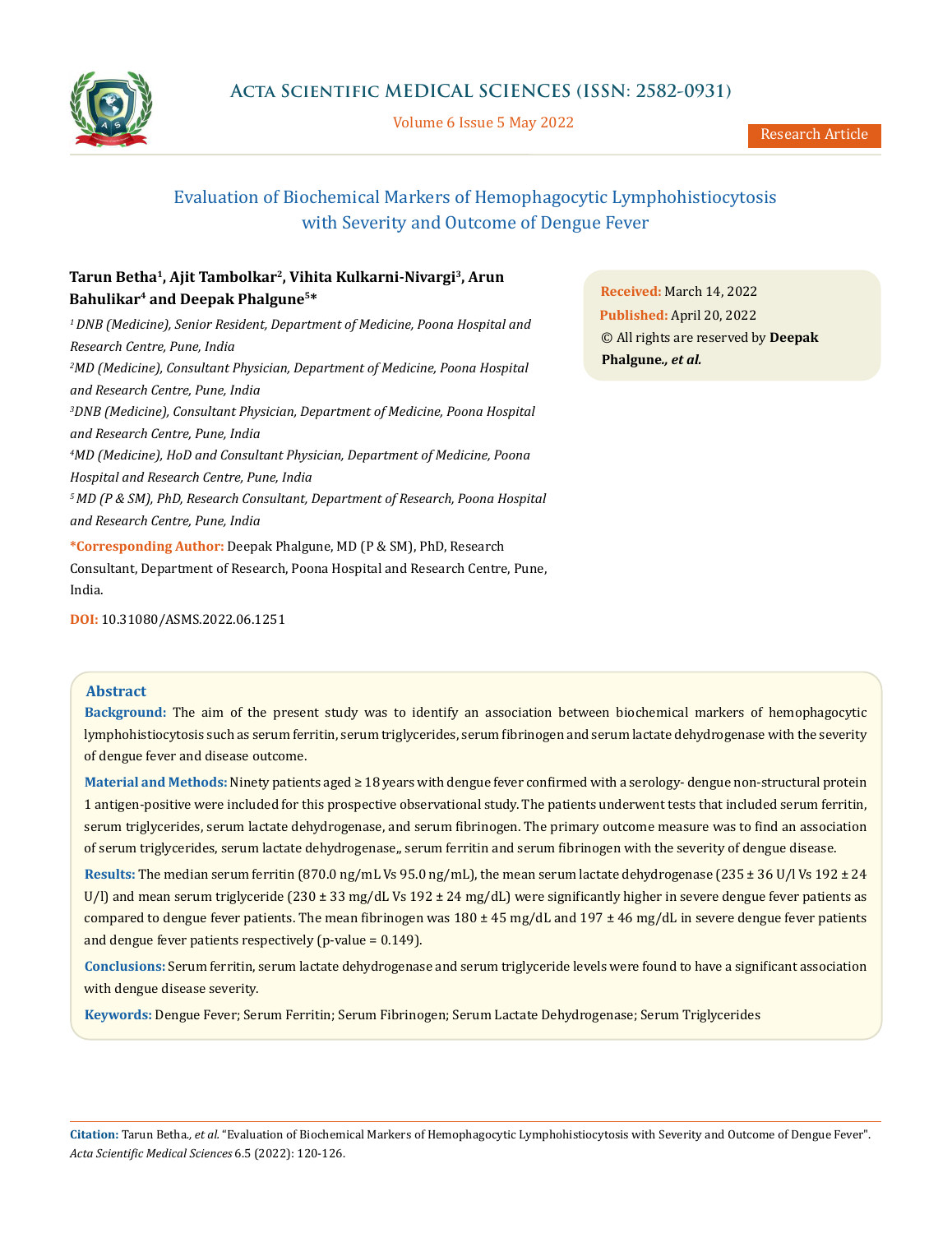#### **Introduction**

It is estimated that 390 million dengue virus infections occur per year, of which 96 million manifests clinically, putting over 3.6 billion people living in tropical regions at risk and causing 20,000 deaths annually  $[1]$ . Dengue viral illness ranges from mild fever to severe conditions like dengue haemorrhagic fever (DHF) and dengue shock syndrome (DSS).Early detection and accurate diagnosis are required for appropriate management. Dengue viral illness is diagnosed by identifying biomarkers which include virus products like Non-structural protein 1(NS-1) antigen capture, the virus itself by isolation in culture, mosquitoes or the direct detection of viral genomic ribonucleic acid, or the host immune response to virus infection (through measurement of virus-specific immunoglobulin M and immunoglobulin G) [2]. Endothelial injury and the vascular leak is the hallmark of severe dengue fever [3]. This vascular dysfunction in turn leads to the release of several inflammatory mediators which contribute to the illness. Multiple organ systems can be involved during dengue illness ranging from mild organ dysfunction to severe organ dysfunction  $[4]$ . The human innate immune system is the first line of defence against the dengue virus [5]. This will, in turn leads to a cascade of events that establishes an antiviral state at the cell level and leads to an immunological response.

Hemophagocytic lymphohistiocytosis (HLH) is a rare lifethreatening disorder of immune dysfunction which is increasingly reported in severe dengue fever patients  $[6]$ . It can progress rapidly leading to multiorgan dysfunction and death. Thus, early identification and prompt treatment of these patients is important. It is diagnosed if the clinico-laboratory parameters fulfil the HLH-2004 criteria [7].

Severe dengue fever is associated with raised levels of serum ferritin, serum triglycerides, serum lactate dehydrogenase (LDH) and reduced serum fibrinogen  $[8-12]$ . These are also the biochemical markers that are raised in HLH  $[8]$ . There were case reports that showed that these markers could predict the disease progression into severe dengue fever  $[8]$ . There are very few studies published to establish a relation between dengue and HLH biomarkers for dengue severity [13-16].

HLH criteria include above mentioned characteristic biochemical markers, bone marrow biopsy, natural killer cell activity, soluble cluster determinant (CD) 25. But, except biochemical markers, the other criteria cannot be assayed in every clinical setup and would require sophisticated infrastructure. There are no studies that analysed all these parameters together. There is a need to identify the marker which can be correlated with dengue fever severity in the early course of the disease as this can help in identifying severe cases and treating them promptly. The aim of the present study was to identify an association between biochemical markers of HLH such as serum ferritin, serum triglycerides, serum fibrinogen and serum LDH with the severity of dengue fever and disease outcome.

#### **Material and Methods**

This prospective observational study was conducted between April 2019 and October 2020. After approval from the institutional ethics committee (Letter No: RECH/EC/2019-20/0067), a written informed consent was obtained from all the patients prior to enrolment explaining the risks and benefits of the procedure. Patients above 18 years of age admitted in Poona Hospital and Research Centre with dengue fever confirmed with a serologydengue NS1 antigen positive were included. Patients who had haematological conditions like iron overload, malignancies, thalassemias and viral infections other than dengue were excluded.

Baseline demographic data were collected. The patients underwent general physical examination, systemic examination and a group of tests that included serum ferritin (21-274 ng/ mL), serum triglycerides (<150 mg/dL), serum LDH (125-243 U/L), serum fibrinogen (220-496 mg/dL), haemogram and ultrasonography of the abdomen and pelvis.

Patient's serum ferritin was measured by ARCHITECT Ferritin 7K59 kit, Abbott, United States of America (USA), serum triglycerides by triglyceride Flex® reagent cartridge, Cat No DF69A, using Dimension® clinical chemistry system, Siemens, Germany, serum LDH by Flex® reagent cartridge, lactate dehydrogenase method, using Dimension® clinical chemistry system, Siemens, Germany and serum fibrinogen levels by Fibrinogen-C kit 0020301100 on HemosIL®, USA. Daily haemogram by SYSMEX XS 800i/ XN1000- sodium lauryl sulphate Hemoglobin method was done. The patients were grouped into dengue fever and severe dengue fever according to World Health Organisation 2009 criteria [17].

Criteria for dengue fever, Lived in/travel to the dengue-endemic area, fever and two of the following - nausea, vomiting/rash/

121

**Citation:** Tarun Betha*., et al.* "Evaluation of Biochemical Markers of Hemophagocytic Lymphohistiocytosis with Severity and Outcome of Dengue Fever". *Acta Scientific Medical Sciences* 6.5 (2022): 120-126.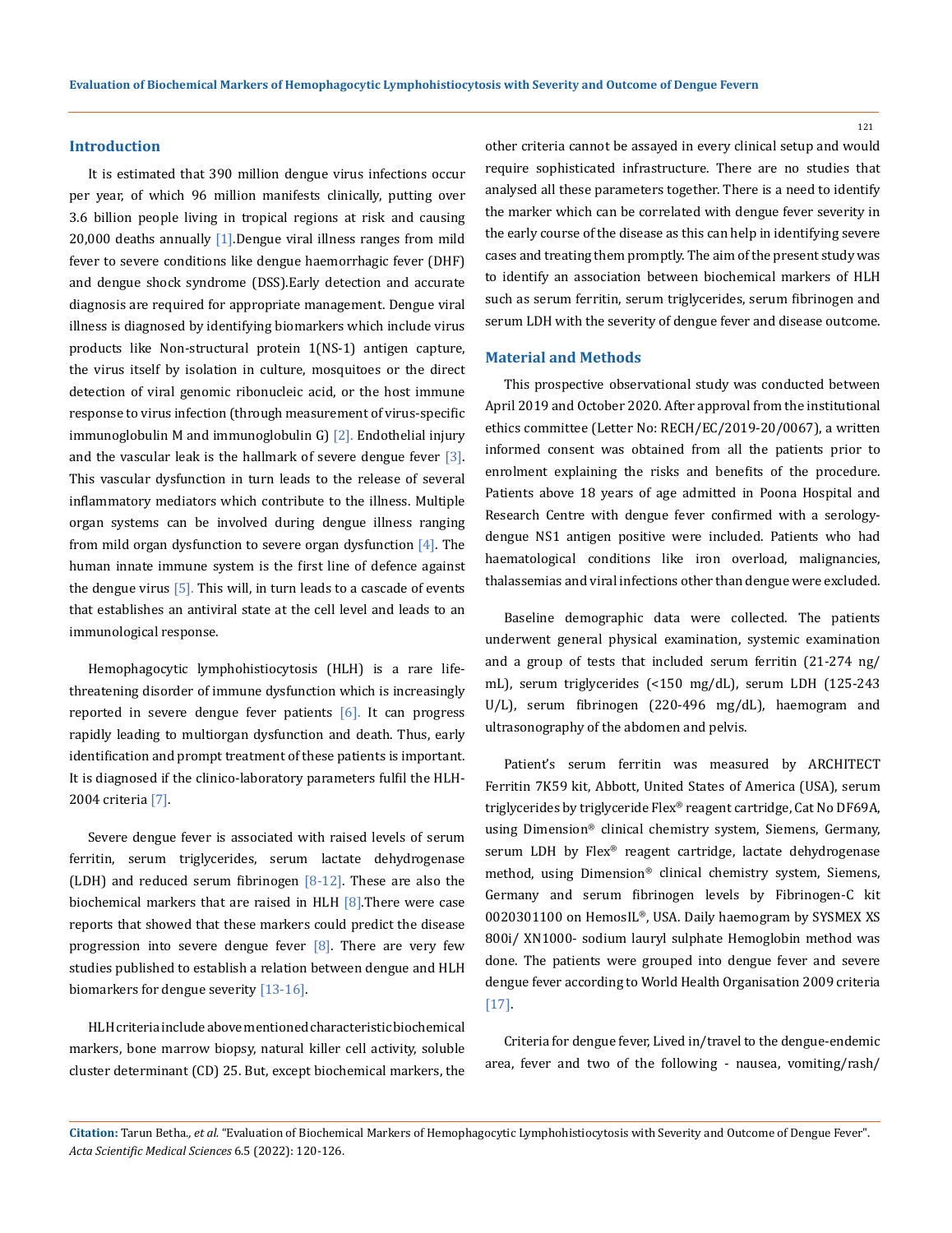aches and pains/tourniquet test positive/leucopenia/any warning sign such as abdominal pain or tenderness, persistent vomiting, clinical fluid accumulation – generalised oedema, pedal oedema, abdominal ascites, pleural effusion, mucosal bleed, lethargy, restlessness, liver enlargement >2cm on palpation, increase in haematocrit concurrent with a rapid decrease in platelet count.

Criteria for severe dengue fever, Severe plasma leakage, shock – systolic blood pressure <100 mm of Hg, fluid accumulation with respiratory distress, severe bleeding, severe organ impairmentliver: Aspartate transaminase, or Alanine transaminase  $\geq 1000$ international units (IU)/L, central nervous system: Impaired consciousness, Heart: Sinus tachycardia, sinus bradycardia, nonspecific ST- wave changes, inverted T waves, first-degree heart block and right bundle branch block.

The primary outcome measure was to find the association of biochemical markers of HLH (serum triglycerides, serum LDH, serum ferritin and serum fibrinogen) levels with the severity of dengue fever, whereas the secondary outcome measure was to find the outcome according to the severity of dengue fever.

[Switala](https://pubmed.ncbi.nlm.nih.gov/?term=Switala+JR&cauthor_id=22322940) JR., *et al*. reported that hyperferritinemia was a consistently reliable finding in 93.0% of patients  $[18]$ . The sample size was calculated by a formula N  $[19] = (Z_{\alpha})^2 p(1-p)/d^2$  We have taken Z<sub>z</sub>a standard normal variate at 5% type 1 error (1.96). A total sample size of 90 was calculated by the above method.

Data collected were entered in Excel 2007 and analysis of data was done using Statistical Package for Social Sciences for Windows, Version 20.0 from International Business Machines Corporation, Armonk, New York, USA. The data on categorical variables are shown as n (% of cases). The data on continuous variables are presented as mean and standard deviation (SD). Comparison of the distribution of categorical variables was done using the Chi-Square or Fisher's exact test. Comparison of continuous variables was done by unpaired t-test. The underlying normality assumption was tested before subjecting the study variables to an unpaired t-test. The statistical significance of the inter-group difference of medians of continuous variables was tested using the Mann-Whitney U test. The confidence limit for significance was fixed at 95% level with a p-value < 0.05.

#### **Results**

Of 90 patients, 24 (27.0%), 24 (27.0%), 19 (21.0%), 18 (20.0%) and 5 (6.0%) were < 30 years, 30 - 39 years, 40 - 49 years, 50 - 59 years, and  $\geq 60$  years respectively. The mean  $\pm$  SD of age of the patients was  $39.0 \pm 13.0$  years. Of 90 patients, 47 (52.2%) were males and 43 (47.8%) were females. Of 90 patients, 70 (77.7%) had dengue fever and 20 (22.3%) had severe dengue fever.

There was no statistically significant difference between age group, gender and type of dengue fever (Table 1).The median serum ferritin level, the mean serum LDH and mean serum triglyceride levels were significantly higher in severe dengue fever patients as compared to dengue fever patients. There was no statistically significant difference between mean fibrinogen levels in relation to the type of dengue fever (Table 2).

| <b>Criteria</b> | <b>Dengue</b><br>fever<br>n(%) | <b>Severe</b><br><b>Dengue</b><br>fever<br>n(%) | <b>Total</b><br>n(%) | p-value   |
|-----------------|--------------------------------|-------------------------------------------------|----------------------|-----------|
| Age in<br>years |                                |                                                 |                      |           |
| $30$            | 23 (95.8)                      | 1(4.2)                                          | 24 (100.0)           | $0.349**$ |
| 30-39           | 24 (100.0)                     | 0(0.0)                                          | 24 (100.0)           |           |
| 40-49           | 14 (73.7)                      | 5(26.3)                                         | 19 (100.0)           |           |
| 50-59           | 8(44.4)                        | 10 (55.6)                                       | 18 (100.0)           |           |
| $\geq 60$       | 1(20.0)                        | 4(80.0)                                         | 5(100.0)             |           |
| Gender          |                                |                                                 |                      |           |
| Male            | 37 (78.7)                      | 10 (21.3)                                       | 47 (100.0)           | $0.821*$  |
| Female          | 33 (76.7)                      | 10 (23.3)                                       | 43 (100.0)           |           |

**Table 1:** Distribution of dengue fever according to age group and gender.

#### \* Chi-square test was used

\*\*Fisher's exact test was used.

| <b>Parameters</b>                  | <b>Dengue fever</b> | <b>Severe Dengue</b><br>fever | p-value       |
|------------------------------------|---------------------|-------------------------------|---------------|
| Median serum<br>ferritin $(ng/mL)$ | 95.0                | 870.0                         | $0.0001*$     |
| Mean serum<br>LDH $(U/I) \pm SD$   | $192.0 \pm 24.0$    | $235.0 \pm 36.0$              | $0.0001^{**}$ |

**Citation:** Tarun Betha*., et al.* "Evaluation of Biochemical Markers of Hemophagocytic Lymphohistiocytosis with Severity and Outcome of Dengue Fever". *Acta Scientific Medical Sciences* 6.5 (2022): 120-126.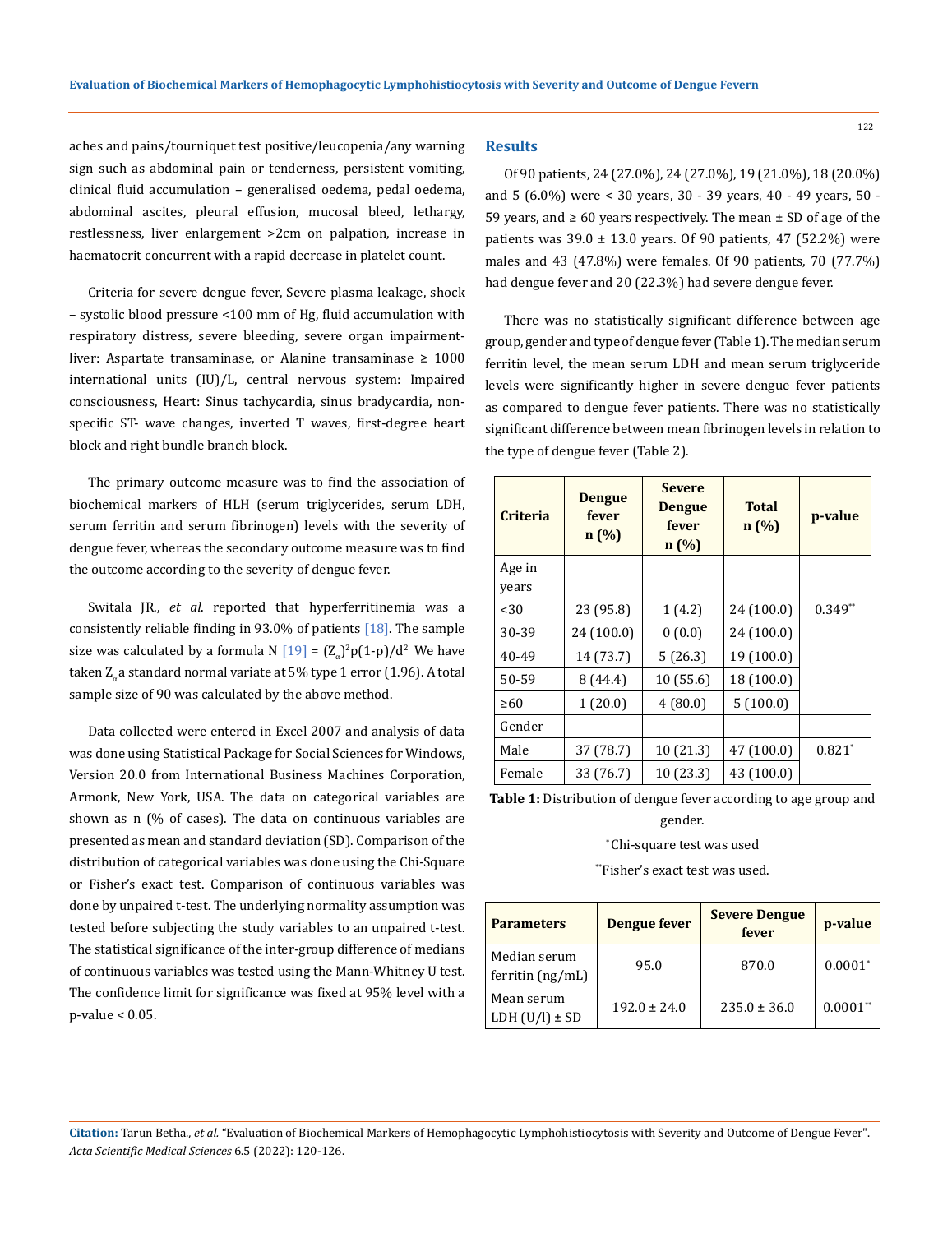| Mean serum       |                  |                  |            |
|------------------|------------------|------------------|------------|
| triglycerides    | $192.0 + 24.0$   | $230.0 + 33.0$   | $0.0001**$ |
| $(mg/dL) \pm SD$ |                  |                  |            |
| Mean serum       |                  |                  |            |
| fibrinogen (mg/  | $197.0 \pm 46.0$ | $180.0 \pm 45.0$ | $0.1490**$ |
| $dL$ ± SD        |                  |                  |            |

**Table 2:** Distribution of dengue fever according to serum ferritin, serum triglycerides, serum LDH and serum fibrinogen levels.

> \* Mann-Whitney U test was used \*\*Unpaired t-test was used

> > SD - Standard deviation

LDH - Lactate dehydrogenase.

Of 90 patients, 4 (4.4%) patients died. The median serum ferritin level was significantly higher in patients who died as compared to patients who survived. There was no statistically significant difference between mean serum LDH, mean serum triglyceride and mean fibrinogen levels between patients who died and survived (Table 3). Of 90 patients, 70 had dengue fever, all of them survived. Of 20 patients who had severe dengue fever, 16 (80.0%) survived, and 4 (20.0%) died. A significantly higher percentage of patients died who had severe dengue fever (p-value = 0.0019).

| <b>Parameters</b>                               | <b>Survived</b><br>$n = 86$ | <b>Died</b><br>$n = 4$ | p-value    |
|-------------------------------------------------|-----------------------------|------------------------|------------|
| Median serum<br>ferritin $(ng/mL)$              | 233.8                       | 1750.0                 | $0.0001*$  |
| Mean serum LDH<br>$(U/I) \pm SD$                | $201.2 \pm 32.60$           | $227.0 \pm 9.89$       | $0.268**$  |
| Mean serum<br>triglycerides<br>$(mg/dL) \pm SD$ | $180.2 \pm 38.2$            | $233.0 \pm 4.24$       | $0.055$ ** |
| Mean serum<br>fibrinogen<br>$(mg/dL) \pm SD$    | $193.9 \pm 46.07$           | $157 \pm 9.89$         | $0.262**$  |

**Table 3:** Comparison of serum ferritin, serum LDH, serum triglycerides and serum fibrinogen levels with the outcome.

\* Mann - Whitney U test was used

\*\*Unpaired t - test was used

SD - Standard deviation

LDH - Lactate dehydrogenase.

#### **Discussion**

The present study was conducted to find the association between serum ferritin, serum triglycerides, serum fibrinogen and serum LDH with the severity of dengue fever and disease outcome.

In the present study, 52.2% were males and 47.8% were females. A study conducted in North India reported that males were found to be more affected than females [20]. In the present study, the elderly age group,  $\geq 60$  years had 80.0% severe dengue fever. These results were similar to other studies that reported elderly age groups have more risk of severe dengue illness [21]. A study conducted in Singapore reported that elderly patients were found to have more risk of severe dengue fever as compared to younger adults. The study further stated that of 6989 cases, 295 (4.4%) were elderly; the elderly suffered more severe disease with a higher percentage of patients with DHF (29.2% vs. 21.4%) and severe dengue fever (20.3% vs. 14.6%) [p-value <0.05] [22].

The increased incidence among the elderly age group might be due to pre-existing comorbidities, or due to immune hyperactivation in elderly individuals [23]. Compared to younger individuals, elderly adults are at increased risk of developing severe dengue fever, DHF and DSS. Several reasons could have contributed to severe disease in the elderly. The process of aging impairs physiological functions and negatively impacts the function of the immune system  $[24]$ . In the elderly, monocytes appear to have a lower antioxidant response against oxidative stress induced by the dengue virus [25,26]. T cell response and cytokine production in response to dengue virus infection have also been observed to be impaired in the elderly. Other causes such as the presence of pre-existing comorbidities, like hypertension, diabetes mellitus (DM), chronic kidney disease (CKD), ischaemic heart disease (IHD) may predispose elderly patients to severe dengue fever. Comorbidities such as hypertension, DM, IHD, CKD were shown to have a significant association with severe dengue. A study conducted in Jeddah, Saudi Arabia, reported that comorbidities such as DM, hypertension were found to have an association with severe dengue fever (p-value =0.009)  $[27]$ . An unmatched casecontrol study was conducted on 123 severe cases and 245 controls (non-severe cases) diagnosed during 2014–2016. Risk factors for severe dengue fever were secondary infection (p-value = 0.02), and co-morbidities, particularly DM and hypertension (p-value < 0.001) [27].

**Citation:** Tarun Betha*., et al.* "Evaluation of Biochemical Markers of Hemophagocytic Lymphohistiocytosis with Severity and Outcome of Dengue Fever". *Acta Scientific Medical Sciences* 6.5 (2022): 120-126.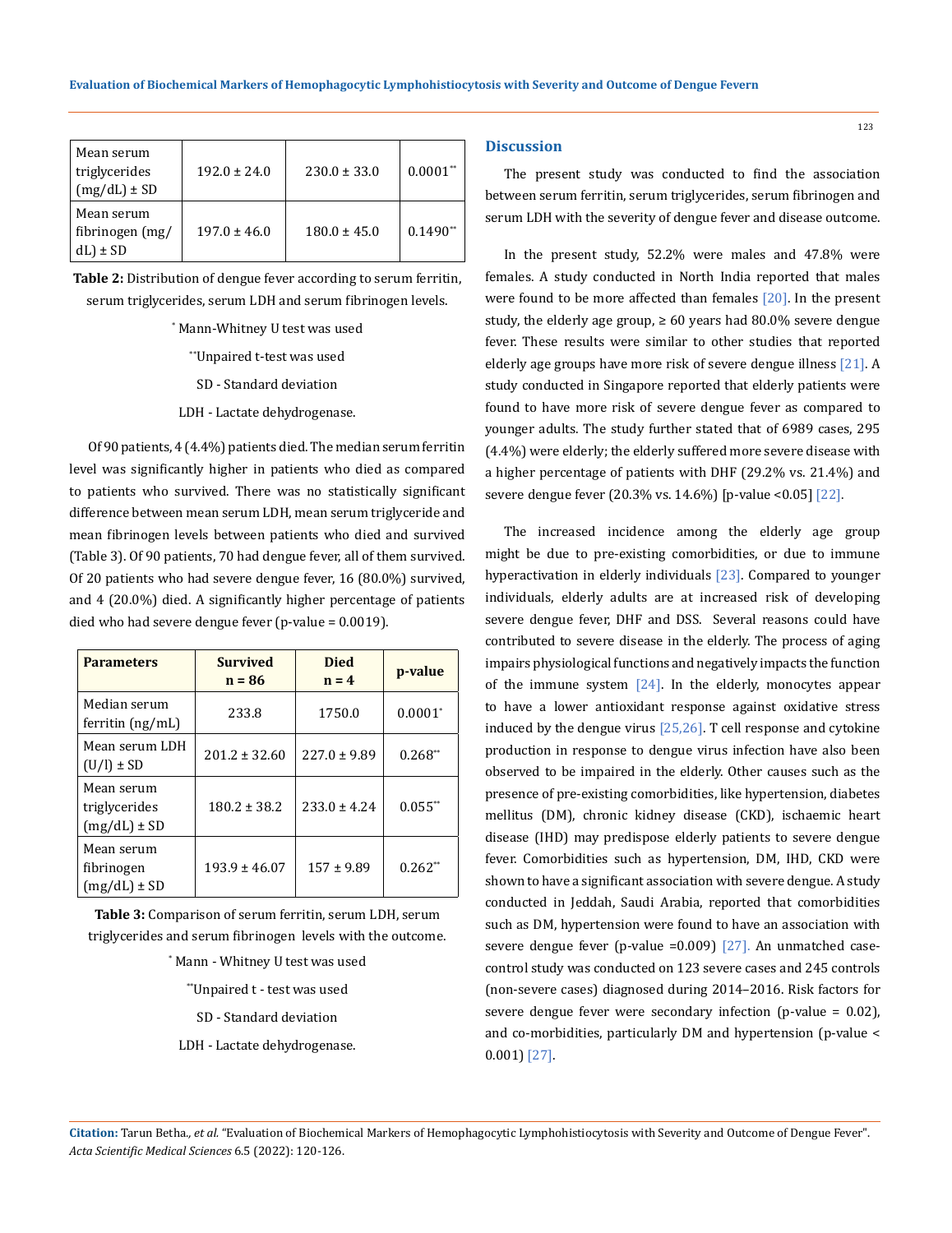In recent times a phenomenon called HLH is being frequently reported in patients with severe dengue fever. HLH is a severe systemic inflammatory condition due to excessive activation and proliferation of T cells and well-differentiated macrophage that leads to hyperactivated but dysregulated immune responses. This result in an overwhelming inflammatory response leading to an unremitting high rise of temperature, organomegaly (involving liver and spleen), haemorrhage, lymphadenopathy and central nervous system dysfunction. Hyperferritinemia (levels above >550 ng/L) is a flagship sign of HLH; however, hypoalbuminemia, cytopenia, coagulopathy, abnormal liver function tests, hypertriglyceridemia, hemophagocytic, and elevated serum soluble CD25 and soluble CD16 levels also serve as adjunct markers of HLH  $[16]$ . Serum ferritin was found to be an early predictor of severe dengue illness and it is also a marker of HLH which was reported in some cases of dengue. Hence, measuring serum ferritin in dengue patients may help in the early identification of at-risk groups for severe disease and HLH.

In the present study, the median serum ferritin levels were significantly higher among severe dengue fever as compared to dengue fever patients. Soundravally R., *et al*. reported that the mean serum ferritin levels were significantly higher in severe dengue fever as compared to dengue fever  $1264.71 \pm 492.59$  ng/mL Vs 940.09  $\pm$  568.31 ng/mL (p-value 0.033) [28]. These results are similar tothe present study. A study conducted in Karnataka, India reported that serum ferritin was associated with severe dengue fever (p-value <0.009). The mean ferritin levels in dengue without warning signs, dengue with warning signs and severe dengue were 2,304.48, 12,431.00, and 54655.25ng/mL respectively. The study further recommended that serial measurements of serum ferritin should be done to identify disease progression [29].

In the present study, the mean serum LDH was significantly higher in severe dengue fever as compared to dengue fever. A study conducted in Pakistan reported that serum LDH can predict the severity of dengue fever (p-value <0.001)  $\left[30\right]$ . A raising serum LDH levels, above 200mg/dL in the early course of dengue illness may help in identifying patients who are likely to progress to severe disease when measured along with serum ferritin.

In the present study, the mean serum triglyceride levels were significantly higher in severe dengue fever patients as compared to dengue fever patients. Chen C-Y., *et al.* reported that the severity of dengue fever was associated with old age and hypertriglyceridemia [31].

Serum fibrinogen, a marker of coagulation, is raised in HLH. A recent multivariate logistic regression analysis reported that serum fibrinogen level can predict severe dengue fever at day 0. The study further identified seven haematological biomarkers (albumin, aspartate aminotransferase, fibrinogen, D-dimer and thrombin anti-thrombin-complex concentrations, activated partial thromboplastin time and thrombin time coagulation tests) as the prognostic markers of severe dengue fever at day 0 [32]. These findings suggest an exacerbation of the dengue-related coagulation disorders in patients experiencing severe dengue fever. In the present study, however, the mean serum fibrinogen levels among severe dengue fever and dengue fever did not differ significantly.

In the present study, 4 (4.4%) patients died. The median serum ferritin level was significantly higher in patients who died as compared to patients who survived. However, other parameters such as serum LDH, serum fibrinogen and serum triglycerides did not show a significant association with death. Chen C-Y., *et al*. reported that 11/644 (1.7%) patients died [31].

In the present study, the mortality was significantly higher in severe dengue fever patients (80.0%) as compared with dengue fever patients (0.0%). Higher mortality in severe dengue fever patients may be attributed to their advanced age and pre-existing comorbidities.

#### **Limitations**

The spectrum of dengue infection is wide, and the present study was conducted only in the hospitalized patients with dengue fever and severe dengue fever. It was conducted in a tertiary care centre, so referral bias could not be avoided. A large set of patients with dengue fever treated on an out-patient basis were not included in this study. We have not analysed comorbidities of the patients and the treatment received. Treatment details were not recorded, so there could be a treatment bias. A major limitation is that this study was conducted with a small sample size. Multicentric studies with a large sample size should be undertaken to substantiate the research findings described in this paper.

**Citation:** Tarun Betha*., et al.* "Evaluation of Biochemical Markers of Hemophagocytic Lymphohistiocytosis with Severity and Outcome of Dengue Fever". *Acta Scientific Medical Sciences* 6.5 (2022): 120-126.

124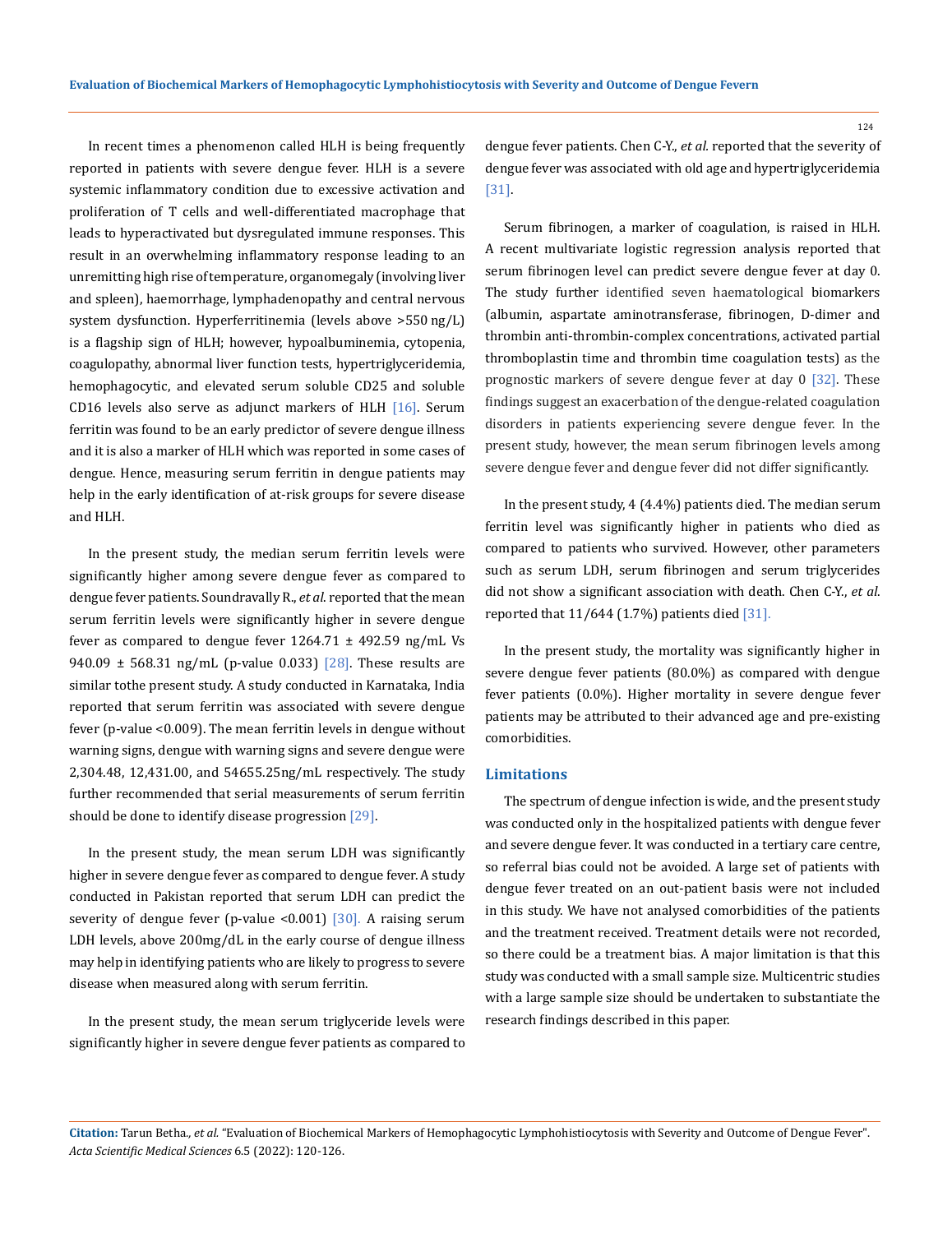## **Conclusions**

The serum ferritin, serum lactate dehydrogenase and serum triglyceride levels may be considered as a tool to predict severe dengue fever. The serum ferritin level may be considered as a predictor of mortality. The serum ferritin, serum lactate dehydrogenase and serum triglyceride levels should be tested in each patient with dengue fever.

### **Conflict of Interest**

Dr. Tarun Betha, Dr. Ajit Tambolkar, Dr. Vihita Kulkarni-Nivargi, Dr. Arun Bahulikar and Dr. Deepak Phalgune declare that they have no conflict of interest.

# **Bibliography**

- 1. Bhatt S., *et al*[. "The global distribution and burden of dengue".](https://www.nature.com/articles/nature12060)  *Nature* [496.7446 \(2013\): 504-547.](https://www.nature.com/articles/nature12060)
- 2. Muller DA., *et al*[. "Clinical and laboratory diagnosis of dengue](https://pubmed.ncbi.nlm.nih.gov/28403441/)  virus infection". *Journal of [Infectious Disease](https://pubmed.ncbi.nlm.nih.gov/28403441/)* 215.S2 (2017): [S89-S95.](https://pubmed.ncbi.nlm.nih.gov/28403441/)
- 3. [Malavige GN and Ogg GS. "Pathogenesis of vascular leak in](https://pubmed.ncbi.nlm.nih.gov/28437586/)  dengue virus infection". *Immunology* [151.3 \(2017\): 261-269.](https://pubmed.ncbi.nlm.nih.gov/28437586/)
- 4. Dissanayake HA and Seneviratne SL. "Liver involvement in dengue viral infections". *Reviews in Medical Virology* 28.2 (2018): e1971.
- 5. Tremblay N., *et al*[. "The interplay between dengue virus and](https://pubmed.ncbi.nlm.nih.gov/31658677/)  [the human innate immune system: A game of hide and seek".](https://pubmed.ncbi.nlm.nih.gov/31658677/)  *Vaccines (Basel)* [7.4 \(2019\): 145-165.](https://pubmed.ncbi.nlm.nih.gov/31658677/)
- 6. Ellis EM., *et al*[. "Incidence and Risk Factors for Developing](https://pubmed.ncbi.nlm.nih.gov/27556807/)  [Dengue-Associated Hemophagocytic Lymphohistiocytosis in](https://pubmed.ncbi.nlm.nih.gov/27556807/)  Puerto Rico, 2008 – 2013". *[PLOS Neglected Tropical Diseases](https://pubmed.ncbi.nlm.nih.gov/27556807/)* [10.8 \(2016\): e0004939.](https://pubmed.ncbi.nlm.nih.gov/27556807/)
- 7. Madkaikar M., *et al*[. "Current Updates on Classification,](https://pubmed.ncbi.nlm.nih.gov/26872683/)  [Diagnosis and Treatment of Hemophagocytic](https://pubmed.ncbi.nlm.nih.gov/26872683/)  Lymphohistiocytosis (HLH)". *[Indian Journal of Pediatrics](https://pubmed.ncbi.nlm.nih.gov/26872683/)* 83.5 [\(2016\): 434-443.](https://pubmed.ncbi.nlm.nih.gov/26872683/)
- 8. Sirikutt P and Kalayanarooj S. "Serum lactate and lactate dehydrogenase as parameters for the prediction of dengue severity". *Journal of the Medical Association of Thailand* 97 (2014): S220-231.
- 9. Okamoto M., *et al*[. "Analysis of triglyceride value in the diagnosis](https://pubmed.ncbi.nlm.nih.gov/19443971/)  [and treatment response of secondary hemophagocytic](https://pubmed.ncbi.nlm.nih.gov/19443971/)  syndrome". *Internal Medicine* 48.10 (2009): 775-781.
- 10. Balwierz W., *et al*. "Hemophagocytic lymphohistiocytosis: diagnostic problems in pediatrics". *Przegl Lek.* 67.6 (2010): 417-424.
- 11. Raju S., *et al*. "Hemophagocytic Lymphohistiocytosis Syndrome in Dengue Hemorrhagic Fever". *Indian Journal of Pediatrics* 81.12 (2014): 1381-1383.
- 12. Allen CE., *et al*[. "Highly elevated ferritin levels and the](https://pubmed.ncbi.nlm.nih.gov/18085676/)  [diagnosis of hemophagocytic lymphohistiocytosis".](https://pubmed.ncbi.nlm.nih.gov/18085676/) *Pediatric Blood Cancer* [50.6 \(2008\): 1227-1235.](https://pubmed.ncbi.nlm.nih.gov/18085676/)
- 13. Kam KQ., *et al*[. "Dengue-associated hemophagocytic](https://pubmed.ncbi.nlm.nih.gov/29200153/)  [lymphohistiocytosis: A rare complication of a common](https://pubmed.ncbi.nlm.nih.gov/29200153/)  infection in Singapore". *[Pediatric Hematology and Oncology](https://pubmed.ncbi.nlm.nih.gov/29200153/)*  [40.6 \(2018\): e377-379.](https://pubmed.ncbi.nlm.nih.gov/29200153/)
- 14. Bhattacharya D., *et al*[. "Severe Dengue and Associated](https://pubmed.ncbi.nlm.nih.gov/31353429/)  [Hemophagocytic Lymphohistiocytosis in PICU".](https://pubmed.ncbi.nlm.nih.gov/31353429/) *Indian Journal of Pediatrics* [86.12 \(2019\): 1094-1098.](https://pubmed.ncbi.nlm.nih.gov/31353429/)
- 15. Chung SM., *et al*[. "Dengue-associated hemophagocytic](https://journals.lww.com/md-journal/fulltext/2017/02240/dengue_associated.17.aspx)  [lymphohistiocytosis in an adult A case report and literature](https://journals.lww.com/md-journal/fulltext/2017/02240/dengue_associated.17.aspx)  review". *[Medicine \(Baltimore\)](https://journals.lww.com/md-journal/fulltext/2017/02240/dengue_associated.17.aspx)* 96.8 (2017): e6159.
- 16. Giang HTN., *et al*[. "Dengue hemophagocytic syndrome: A](https://pubmed.ncbi.nlm.nih.gov/30109914/)  [systematic review and meta-analysis on epidemiology, clinical](https://pubmed.ncbi.nlm.nih.gov/30109914/)  [signs, outcomes, and risk factors".](https://pubmed.ncbi.nlm.nih.gov/30109914/) *Reviews in Medical Virology*  [28.6 \(2018\): e2005.](https://pubmed.ncbi.nlm.nih.gov/30109914/)
- 17. Morra ME., *et al*[. "Definitions for warning signs and signs of](https://pubmed.ncbi.nlm.nih.gov/29691914/)  [severe dengue according to the WHO 2009 classification:](https://pubmed.ncbi.nlm.nih.gov/29691914/)  Systematic review of literature". *[Reviews in Medical Virology](https://pubmed.ncbi.nlm.nih.gov/29691914/)*  [28 \(2018\): e1979.](https://pubmed.ncbi.nlm.nih.gov/29691914/)
- 18. Switala JR., *et al*[. "Serum ferritin is a cost-effective laboratory](https://pubmed.ncbi.nlm.nih.gov/22322940/)  [marker for hemophagocytic lymphohistiocytosis in the](https://pubmed.ncbi.nlm.nih.gov/22322940/)  developing world". *[Pediatric Hematology and Oncology](https://pubmed.ncbi.nlm.nih.gov/22322940/)* 34.3 [\(2012\): e89-92.](https://pubmed.ncbi.nlm.nih.gov/22322940/)
- 19. [Charan J and Biswas T. "How to calculate sample size for](https://www.ncbi.nlm.nih.gov/pmc/articles/PMC3775042/)  [different study designs in medical research? Vol. 35".](https://www.ncbi.nlm.nih.gov/pmc/articles/PMC3775042/) *Indian [Journal of Psychological Medicine](https://www.ncbi.nlm.nih.gov/pmc/articles/PMC3775042/)* 35 (2013): 121-126.
- 20. Prakash O., *et al*. "Observation on dengue cases from a virus diagnostic laboratory of a tertiary care hospital in North India". *Indian Journal of Medical Research* 142.7 (2015): 7-11.
- 21. Lin RJ., *et al*[. "Dengue in the elderly: a review".](https://pubmed.ncbi.nlm.nih.gov/28730853/) *Expert Review of [Anti-infective Therapy](https://pubmed.ncbi.nlm.nih.gov/28730853/)* 15.8 (2017): 729-735.

**Citation:** Tarun Betha*., et al.* "Evaluation of Biochemical Markers of Hemophagocytic Lymphohistiocytosis with Severity and Outcome of Dengue Fever". *Acta Scientific Medical Sciences* 6.5 (2022): 120-126.

125